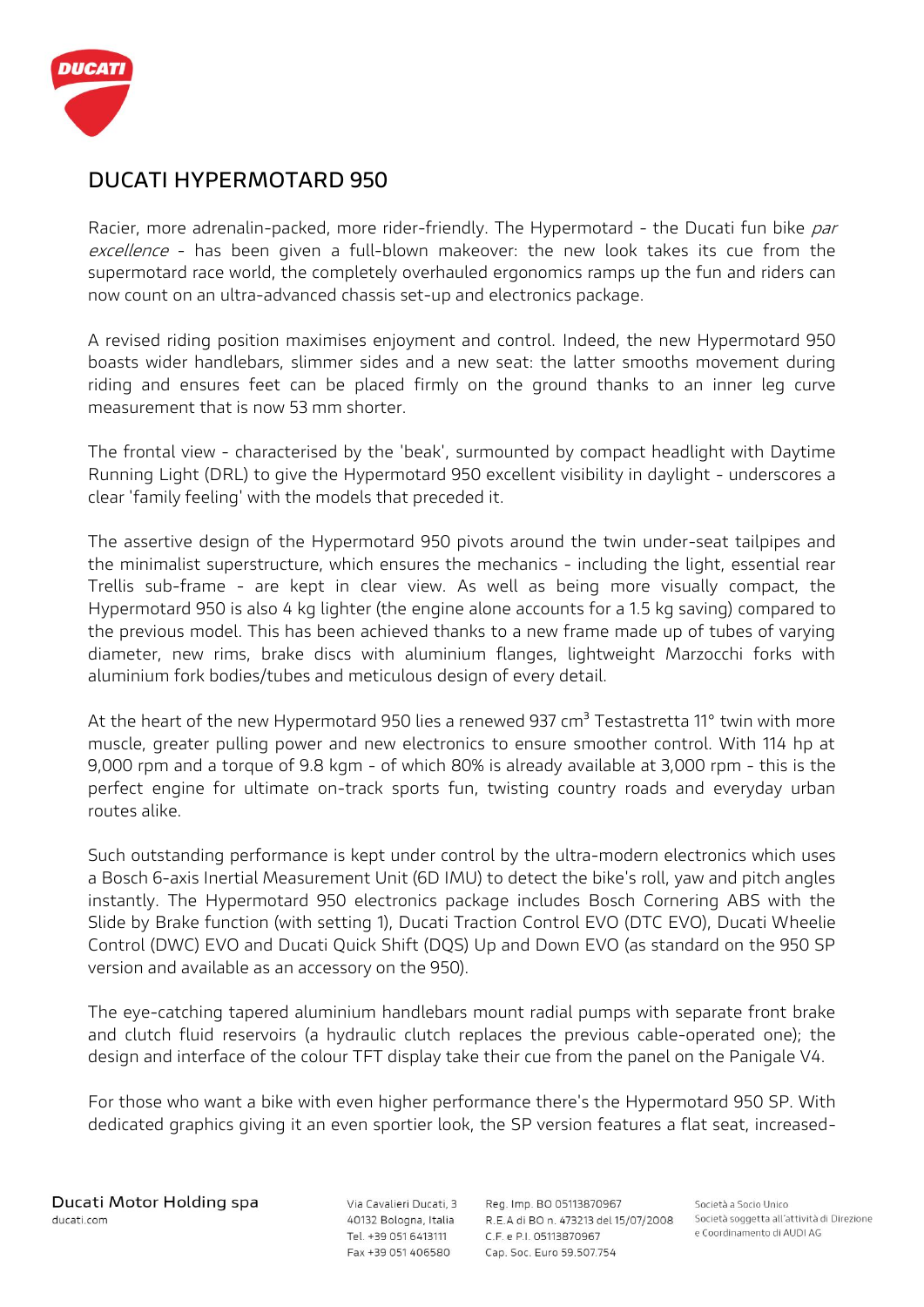

travel Öhlins suspension (+15 mm at the front and +25 mm at the rear) that increases the lean angle (+3°), Marchesini forged wheels and Ducati Quick Shift (DQS) Up and Down EVO.

The Hypermotard 950 can mount the Ducati Multimedia System (DMS). This lets riders connect the bike to a smartphone and manage key multimedia functions (incoming calls, text messaging, music) via switchgears, and display the relative information on the TFT instrument panel.

Via Cavalieri Ducati, 3 40132 Bologna, Italia Tel. +39 051 6413111 Fax +39 051 406580

Reg. Imp. BO 05113870967 R.E.A di BO n. 473213 del 15/07/2008 C.F. e P.I. 05113870967 Cap. Soc. Euro 59.507.754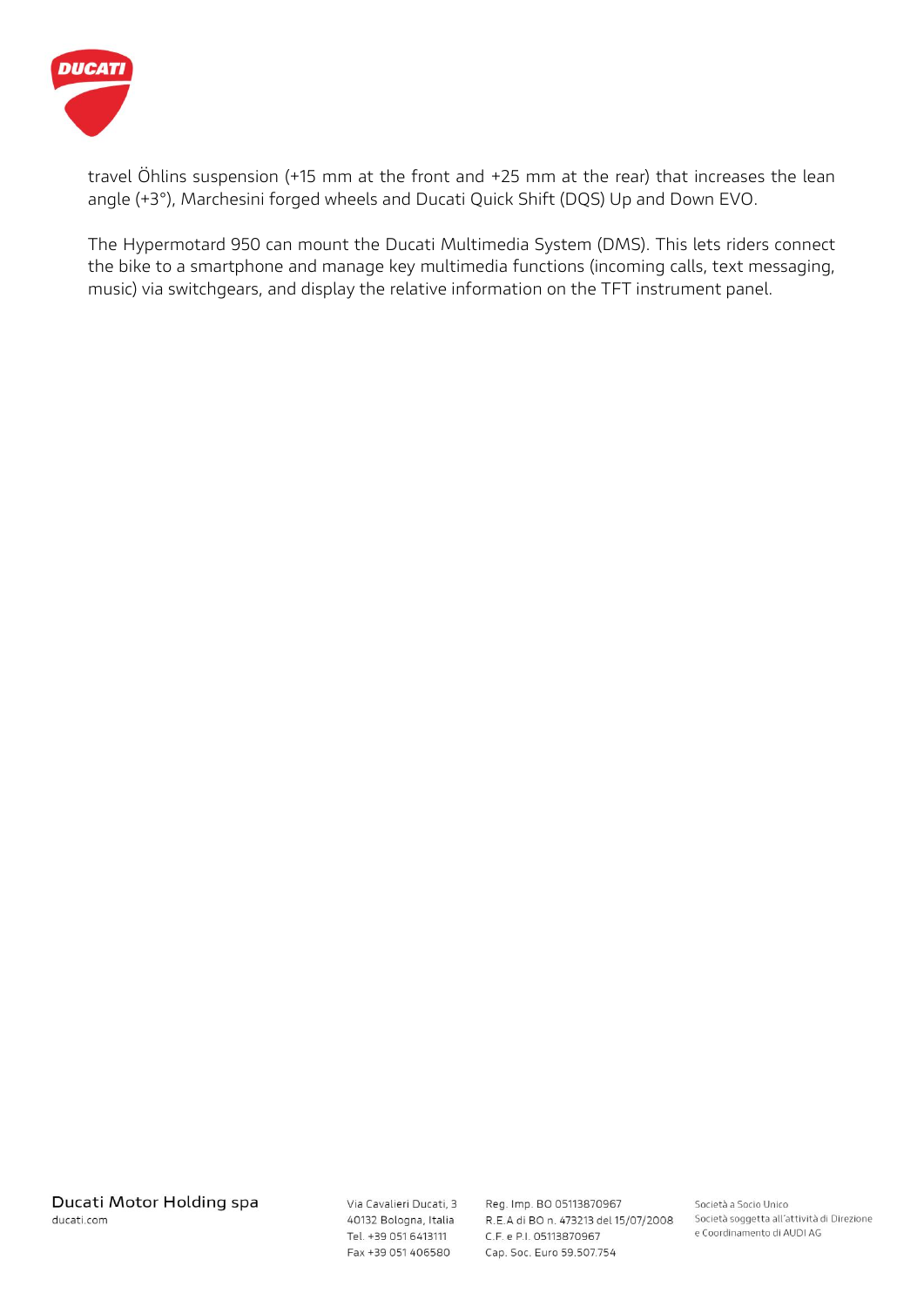

# **Hypermotard 950 range**

## **Hypermotard 950**

#### **Colour**

o Ducati Red with red frame and black wheel rims

## **Main as-standard features:**

- o 937 cm<sup>3</sup> Ducati Testastretta 11° engine
- o Twin under-seat silencers
- o Trellis frame with tapered tubing
- o Rear Trellis sub-frame
- o Removable passenger foot pegs
- o Marzocchi forks with fully adjustable 45 mm aluminium fork bodies/tubes and 170 mm of wheel travel
- o An adjustable Sachs shock absorber with 150 mm of wheel travel
- o Cast aluminium wheels with three Y-spokes
- o Pirelli Diablo Rosso III tyres
- o Tapered aluminium handlebars
- o Brake and hydraulic clutch with radial pumps and separate fluid reservoirs
- o Colour TFT instrumentation
- o Latest-generation electronics package with 6-axis Inertial Measurement Unit (6D IMU) including: Bosch Cornering ABS EVO with Slide by Brake function (with setting 1); Ducati Traction Control EVO (DTC EVO); Ducati Wheelie Control EVO (DWC EVO)
- o Riding Modes (Sport, Touring and Urban)
- o Headlight with Daytime Running Light (DRL)
- o Front and rear LED auto-off indicators (front indicators embedded in hand guards)
- o Can also mount: Anti-theft system, Ducati Quick Shift (DQS) up/down, Heated grips, Ducati Multimedia System (DMS)
- o Fuel tank capacity 14.5 litres
- o Inner leg curve 1,940 mm (-53 mm vs previous model)
- o Seat height 870 mm
- o Lean angle 44°
- o Kerb weight 200 kg (-4 kg vs previous model)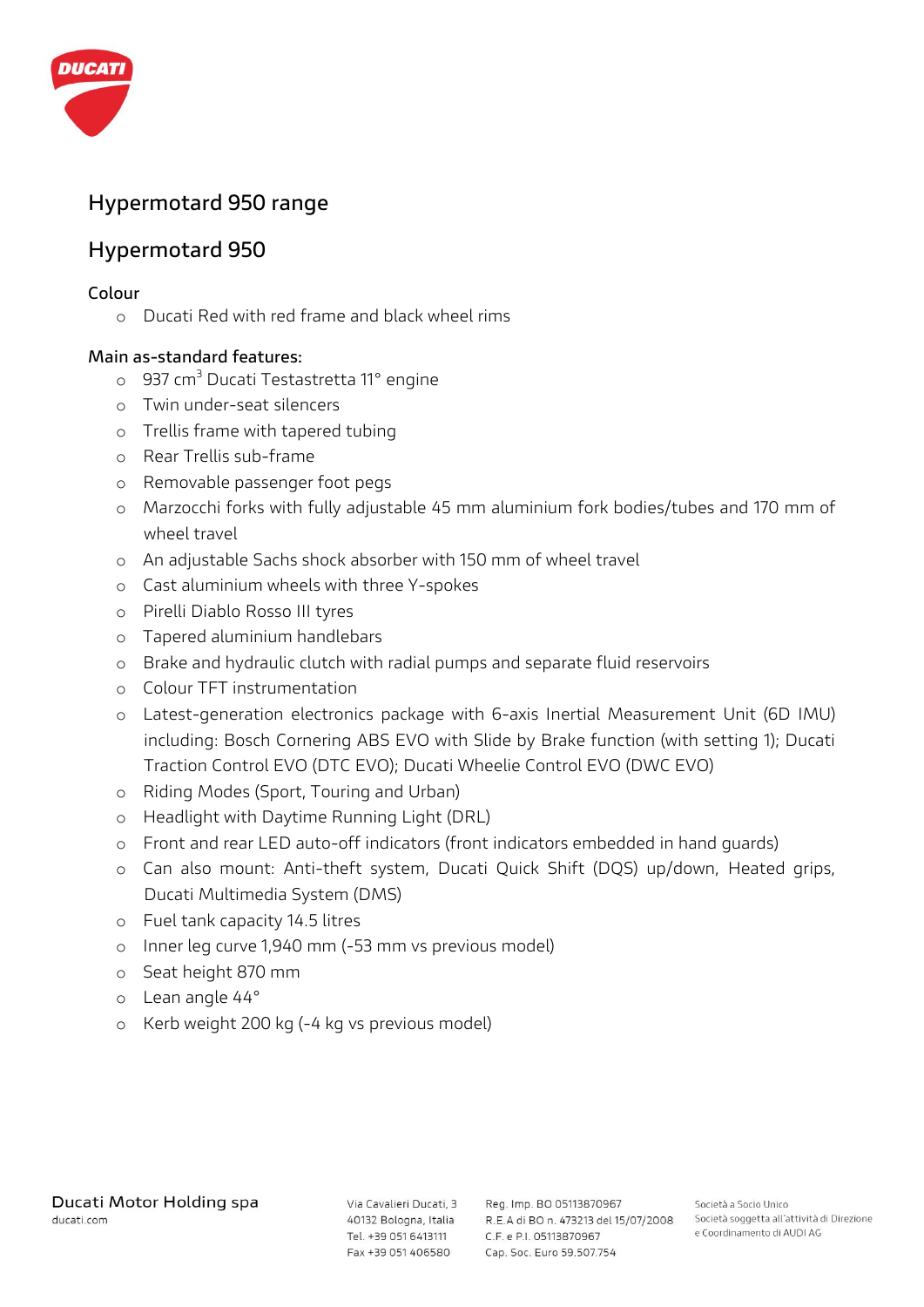

# **Hypermotard 950 SP**

### **Colour**

o SP colour scheme with red frame and black wheel rims

#### **Main as-standard equipment - as per the Hypermotard 950 except for:**

- o Fully adjustable 48 mm Öhlins fork, with 185 mm of wheel travel
- o Fully adjustable Öhlins shock absorber with 175 mm of wheel travel
- o Forged Marchesini wheels with three Y-spokes
- o Ducati Quick Shift (DQS) Up and Down EVO
- o Flat seat
- o Carbon fibre components: front mudguard, belt covers
- o Pirelli Diablo Supercorsa SP tyres
- o Inner leg curve 1,980 mm (-53 mm vs previous model)
- o Seat height 890 mm
- o Lean angle 47°
- o Kerb weight 198 kg (-3 kg vs previous model)

Tel. +39 051 6413111 Fax +39 051 406580

Via Cavalieri Ducati, 3 Reg. Imp. BO 05113870967 40132 Bologna, Italia R.E.A di BO n. 473213 del 15/07/2008 C.F. e P.I. 05113870967 Cap. Soc. Euro 59.507.754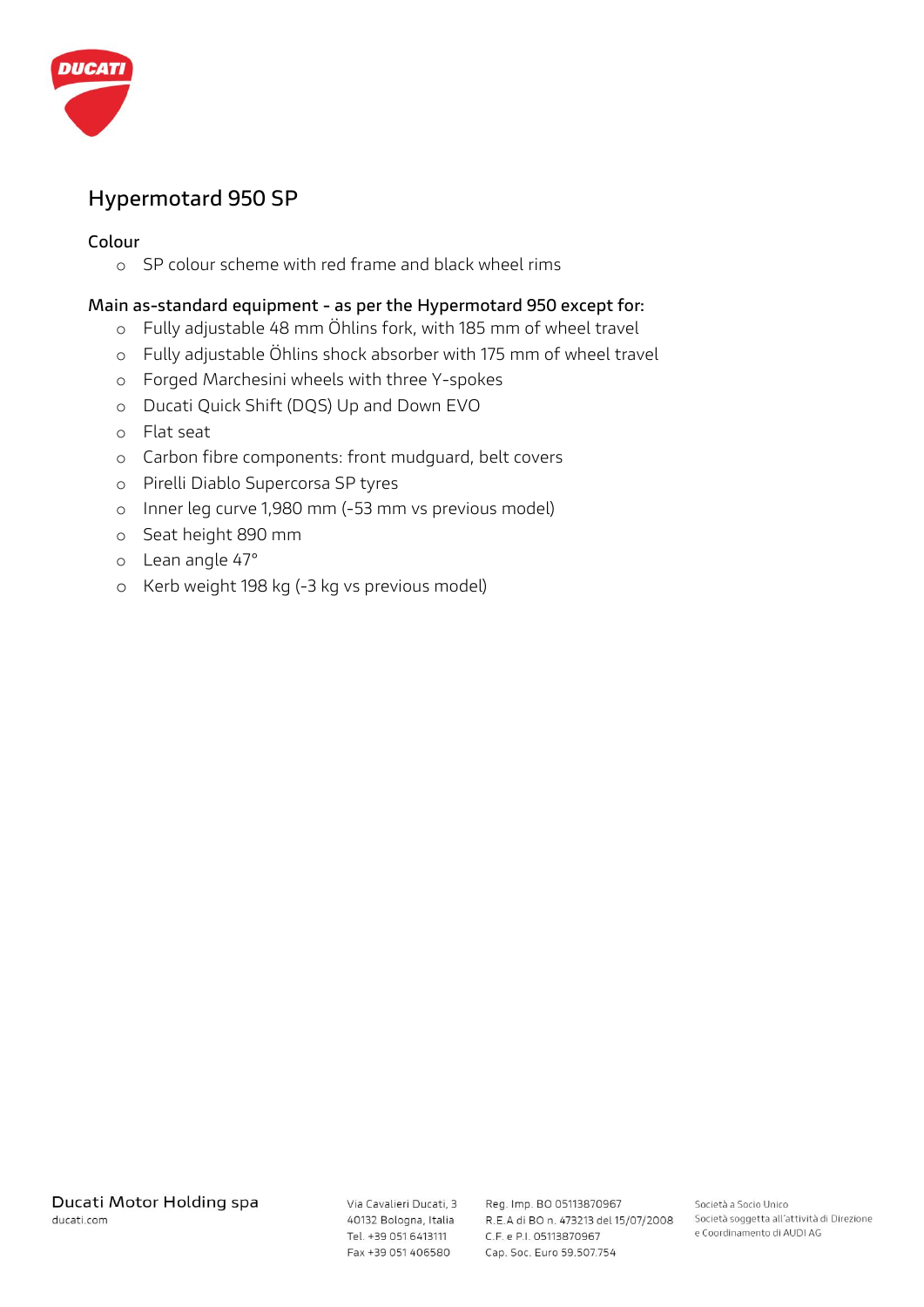

## **Design**

With an overall sense of lightness and essential lines, this third-generation Hypermotard strengthens its ties with the supermotard racing world, resulting in a bike with an adrenalinfuelled personality that extreme riders will simply love.

The seat (high with a narrow mid-section) and the further-forward 14.5 litre tank create an overall image that's closely aligned with the world of competition motards.

Its aggressive stance - made up of taut, clean lines and surfaces - is rendered even more assertive by the dual under-tail silencers, the slimline superstructure and iconic frontal view dominated by the sharp 'beak' incorporating a headlight (with an outline that recalls an off-road race number holder). Moreover, the distinctive DRL gives the front end a decidedly modern, technological look.

## **Ergonomics**

Meticulous reassessment of the riding position has rewarded the rider with full control over the vehicle and rapid responsiveness whatever the conditions. Emphasised tapering of the rear subframe at the main frame attachment point has resulted in a seat with a narrow mid-section and an inner leg curve measurement 53 mm shorter than that on the previous model; this makes it easier - nominal seat height remaining unchanged - for riders to place both feet firmly on the ground.

The seat on the new Hypermotard 950 is flat and long with a slightly raised passenger zone for greater comfort. On the SP version, instead, the flatness is more motard style to ensure even better longitudinal movement during riding. Again with an eye to maximising control, the riding position has been made even more dominant by opening the handlebar tips by 7°.

## **Testastretta 11° engine**

The Hypermotard 950 family mounts the advanced 937 cm<sup>3</sup> Ducati Testastretta 11° twin cylinder engine. After an in-depth overhaul (and being lightened by 1.5 kg), this engine packs 4 hp more than its predecessor to reach 114 hp at 9,000 rpm. It puts out smooth pulling power across the rev range, with torque peaking at 9.8 Kgm at 7,250 rpm. On the Hypermotard 950 some 80% of torque is already available at 3,000 rpm, with no less than 88% available between 5 and 9,000 rpm.

That performance stems from new pistons with a 13.3:1 compression ratio (as opposed to 12.6:1 on the previous version), new exhaust cam profiling and a new exhaust system with under-seat silencers. A new 53 mm throttle body feeds the fuel to the Testastretta 11° while a new engine control unit and new Ride-by-Wire throttle manage power delivery. Both the Hypermotard 950 and the SP version also benefit from new, lighter clutch and alternator covers, a lighter gear shift drum, an aluminium (rather than steel) chain tensioner and magnesium cam covers.

The self-servo wet slipper clutch can now be operated with less on-lever effort thanks to the new hydraulic control system. The 937 cm<sup>3</sup> Ducati Testastretta twin cylinder engine also has

Via Cavalieri Ducati, 3 40132 Bologna, Italia Tel. +39 051 6413111 Fax +39 051 406580

Reg. Imp. BO 05113870967 R.E.A di BO n. 473213 del 15/07/2008 C.F. e P.I. 05113870967 Cap. Soc. Euro 59.507.754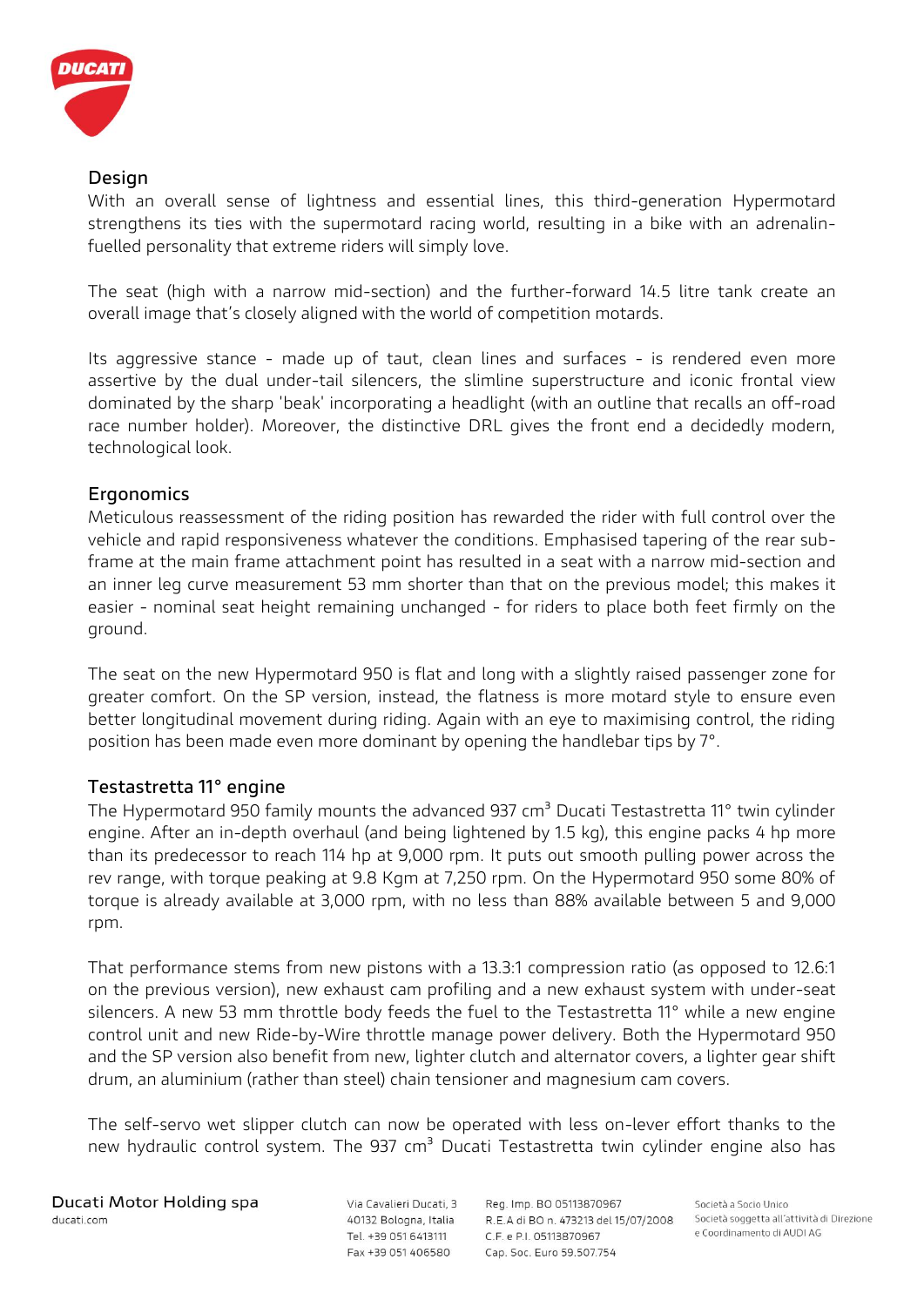

lengthy maintenance intervals: oil changes are required every 15,000 km while a Desmo Service is needed every 30,000 km.

## **Frame**

The Hypermotard 950 family features a new steel Trellis frame with tapered tubing, reducing weight by one kilogram compared to the previous model. With 25° of rake, 104 mm of trail and a 30 mm offset, control is safe and stable but without compromising the characteristic agility of the bike. The frame is connected to the rear sub-frame (also of a tubular steel Trellis design), which recalls that of the first Hypermotard. A generous steering lock of 70° allows outstanding handling, while the 1,493 mm wheelbase (1,498 mm on the SP version) maximises high speed stability. A 14.5 litre fuel tank gives the Hypermotard 950 excellent range without compromising its essential, sinuous lines. The Hypermotard 950 features a single-sided aluminium swingarm.

#### **Instrumentation**

Instrumentation on the Hypermotard 950 family features a 4.3" TFT display. Graphics and interface - which take their cue from those on the Panigale V4 - make menu browsing and setting adjustments easier while allowing more immediate identification of the selected Riding Mode. The Riding Mode interface clearly and immediately shows any changes being made to the settings. This is done thanks to explanatory diagrams of the system being adjusted and a graduated scale indicating whether the modification is better suited to performance or safety/stability.

#### **Headlight and indicators**

The extremely light, compact headlight assembly features a Daytime Running Light (DRL) to ensure excellent vehicle visibility in daylight. At the rear, instead, a LED strip acts as both tail light and stop light. Auto-off LED indicators have been incorporated into the hand guards to keep the lines of the Hypermotard 950 clean and essential.

#### **Controls**

The Ride-by-Wire system used on Hypermotard 950 bikes includes a compact electronic throttle that matches switchgear design. Brake and clutch lever-handlebar gaps are adjustable. Passenger foot pegs are removable. The seat features a passenger grip strap which can be hidden when not in use. The Hypermotard 950 also has an under-seat USB socket.

#### **Suspension**

The Hypermotard 950 mounts new, fully adjustable 45 mm Marzocchi forks with aluminium fork bodies/tubes which give a wheel travel of 170 mm. This set-up is half a kilo lighter than the unit mounted on the previous version. The rear of the 950 mounts an adjustable Sachs shock with a wheel travel of 150 mm. On the Hypermotard 950 SP, instead, a fully adjustable 48 mm Öhlins fork gives a front wheel travel of 185 mm while a fully adjustable Öhlins shock gives a rear wheel travel of 175 mm.

#### **Brakes**

The front brake is characterised by a pair of Brembo M4.32 4-piston radial monobloc calipers, actuated by the radial brake pump with 5-position adjustable lever. Front discs have a diameter

Ducati Motor Holding spa ducati.com

Via Cavalieri Ducati, 3 40132 Bologna, Italia Tel. +39 051 6413111 Fax +39 051 406580

Reg. Imp. BO 05113870967 R.E.A di BO n. 473213 del 15/07/2008 C.F. e P.I. 05113870967 Cap. Soc. Euro 59.507.754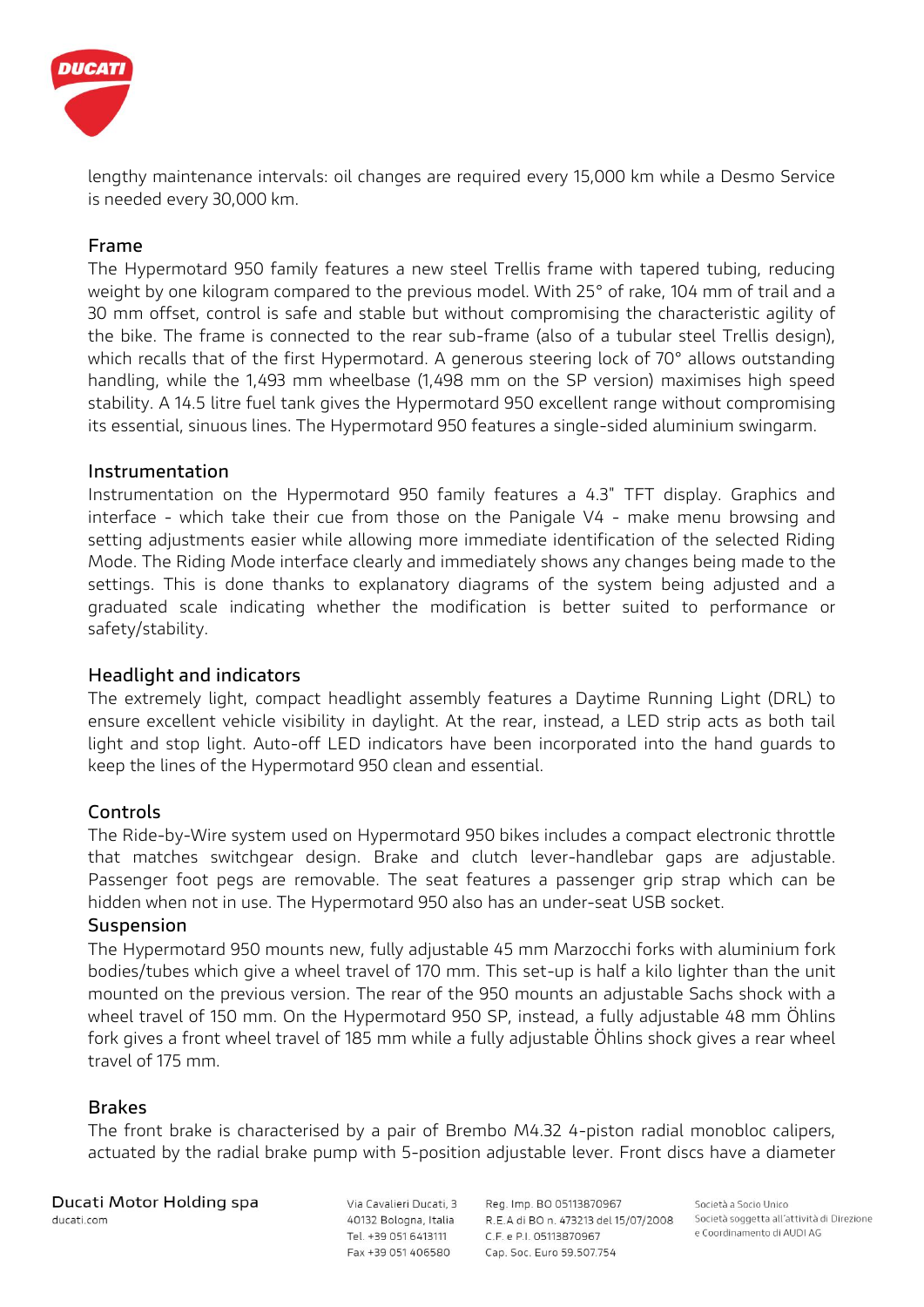

of 320 mm and aluminium flanges (saving a total of 600 grams), while the rear sports a single 245 mm disc gripped by a single Brembo caliper. Such top-drawer components ensure top-notch braking performance, a feature that has always been a Ducati hallmark.

### **Wheels and tyres**

The Hypermotard 950 features aluminium wheels with three Y-spokes. The front wheel has a cross-section of 3.5'', the rear wheel 5.5''. The bike mounts Pirelli Diablo Rosso III tyres, 120/70 ZR17 at the front and 180/55/55 ZR17 at the rear. Compared to the previous model, these wheels have cut overall weight by a further 800 grams. The Hypermotard 950 SP, instead, mounts lightweight forged Marchesini wheels with three Y-spokes that have a cross-section of 3.5'' at the front and 5.5'' at the rear. The SP mounts Pirelli Diablo Supercorsa SP tyres, 120/70 ZR7 at the front and 180/55 ZR177 at the rear.

#### **Electronics**

The Hypermotard 950 features sophisticated ultra-modern electronics based on a Bosch 6-axis inertial platform which instantly detects the bike's roll, yaw and pitch angles.

On the Hypermotard 950, the electronics package consists of:

- Bosch Cornering ABS EVO (with Slide by Brake function) and Ducati Traction Control (DTC) EVO, which make up the Ducati Safety Pack (DSP)
- Ducati Wheelie Control (DWC) EVO
- Ducati Quick Shift (DQS) up/down EVO, as standard on the 950 SP version and available as an accessory on the 950

The operational parameters for each of these controls are associated by default with the three Hypermotard 950 Riding Modes. Riders can personalise parameters to suit their riding style or restore the Ducati default settings.

#### **Electronic Settings - Riding Modes**

The performance-oriented Sport Riding Mode settings - suited to sports-style riding on both track or twisting roads - unleash the full 114 hp of the twin-cylinder Ducati engine. DTC is, in fact, set to level 3, DWC to level 3 and ABS to level 2.

Touring Riding Mode is ideal for inner city hops or out-of-town runs or simply for those who prefer a clean, fluid riding style. It still uses the full 114 hp of the Ducati twin-cylinder engine but delivers it more gently thanks to more safety-oriented electronic settings. That why DTC is set to level 4, DWC to level 5 and ABS to level 3.

Urban Riding Mode is intended for daily around-town use or when road conditions offer little grip (e.g. in the wet). That's why this Mode limits the power of the twin-cylinder Testasretta to 75 hp and all electronic settings are dialled towards maximum safety. That means DTC is set to level 6, DWC to level 6 and ABS to level 3.

Via Cavalieri Ducati, 3 Tel. +39 051 6413111 Fax +39 051 406580

Reg. Imp. BO 05113870967 40132 Bologna, Italia R.E.A di BO n. 473213 del 15/07/2008 C.F. e P.I. 05113870967 Cap. Soc. Euro 59.507.754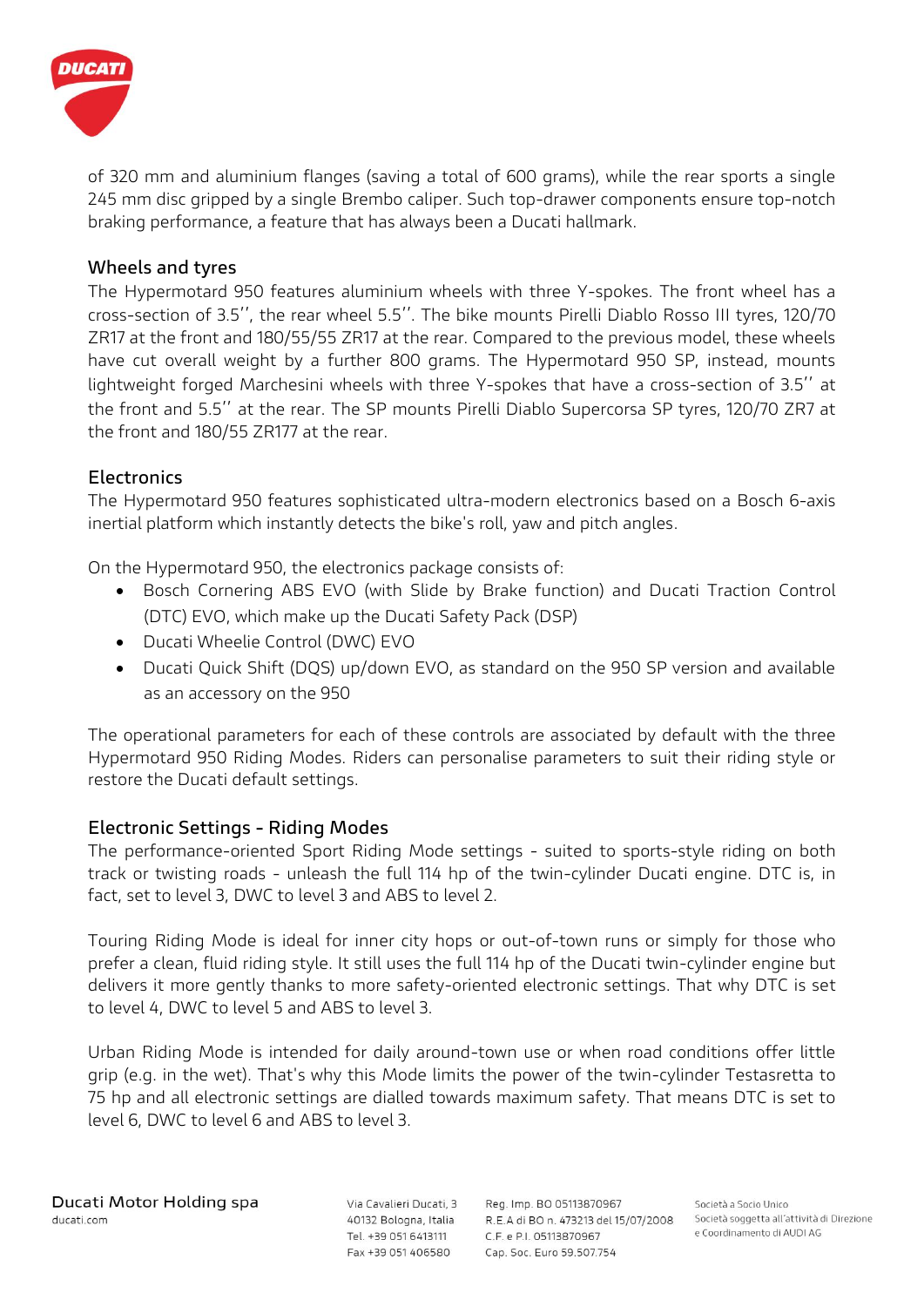

## **Bosch Cornering ABS EVO**

To combine outstanding braking performance with excellent safety, the Hypermotard 950 features 3-level Bosch Cornering ABS EVO.

The Level 3 setting is intended for daily road use or in circumstances where there is little grip. Whatever the conditions, braking is safe and stable and keeps rear wheel lift under constant control during hard deceleration.

Level 2 still manages both front and rear braking systems but allows sports-style braking by applying more limited lift-up control. This level ensures a high degree of braking safety even in the wet.

At the front, Level 1 guarantees sports-grade intervention of the Cornering system and, at the rear, activates the Slide by Brake function to permit motard-style drifting into the bends. Level 1 deactivates the rear wheel anti lift-up function. Given its more specialised profile, Level 1 is not the default setting on any RM but can be selected by the rider via the ABS menu.

## **Ducati Traction Control (DTC) EVO**

The DTC EVO on the Hypermotard 950 is based on an algorithm that ensures faster, more precise intervention. The DTC EVO interfaces with the Bosch Inertial Measurement Unit (IMU), constantly measuring the lean angle and using it to accurately calculate the degree of intervention needed to ensure suitable rear wheelspin (according to the DTC EVO level setting).

#### **Ducati Wheelie Control (DWC) EVO**

The Hypermotard 950 is also equipped with the latest version of Ducati Wheelie Control EVO (DWC EVO). Using the data feed from the Bosch 6D IMU, this system keeps wheelies in check while maximising acceleration easily and safely. DWC EVO provides more accurate wheelie readings; it thus exerts more precise control to ensure the bike responds faster to rider input.

## **Ducati Quick Shift up/down (DQS) EVO**

The DQS EVO with up/down function, developed as an accessory for the Hypermotard 950 (as standard on the SP version), uses lean angle data to maximise bike stability when shifting gears on bends. In addition to minimising shift times, the DQS EVO allows clutchless down-changes, making hard braking more effective than ever. Thanks to full Ride-by-Wire control, the system works differently for up-changes and down-changes, integrating spark advance and injection adjustment during upshifts with an auto-blipper function during downshifts.

#### **Ducati Multimedia System (DMS)**

The Hypermotard 950 can be fitted with the Ducati Multimedia System (DMS). This lets riders take incoming calls, select and listen to music tracks or receive text messages via a Bluetooth link.

When the rider mounts the motorcycle the smartphone automatically connects to the bike via the Bluetooth module (available as an accessory across the range), letting the rider manage the

Ducati Motor Holding spa ducati.com

Via Cavalieri Ducati, 3 40132 Bologna, Italia Tel. +39 051 6413111 Fax +39 051 406580

Reg. Imp. BO 05113870967 R.E.A di BO n. 473213 del 15/07/2008 C.F. e P.I. 05113870967 Cap. Soc. Euro 59.507.754